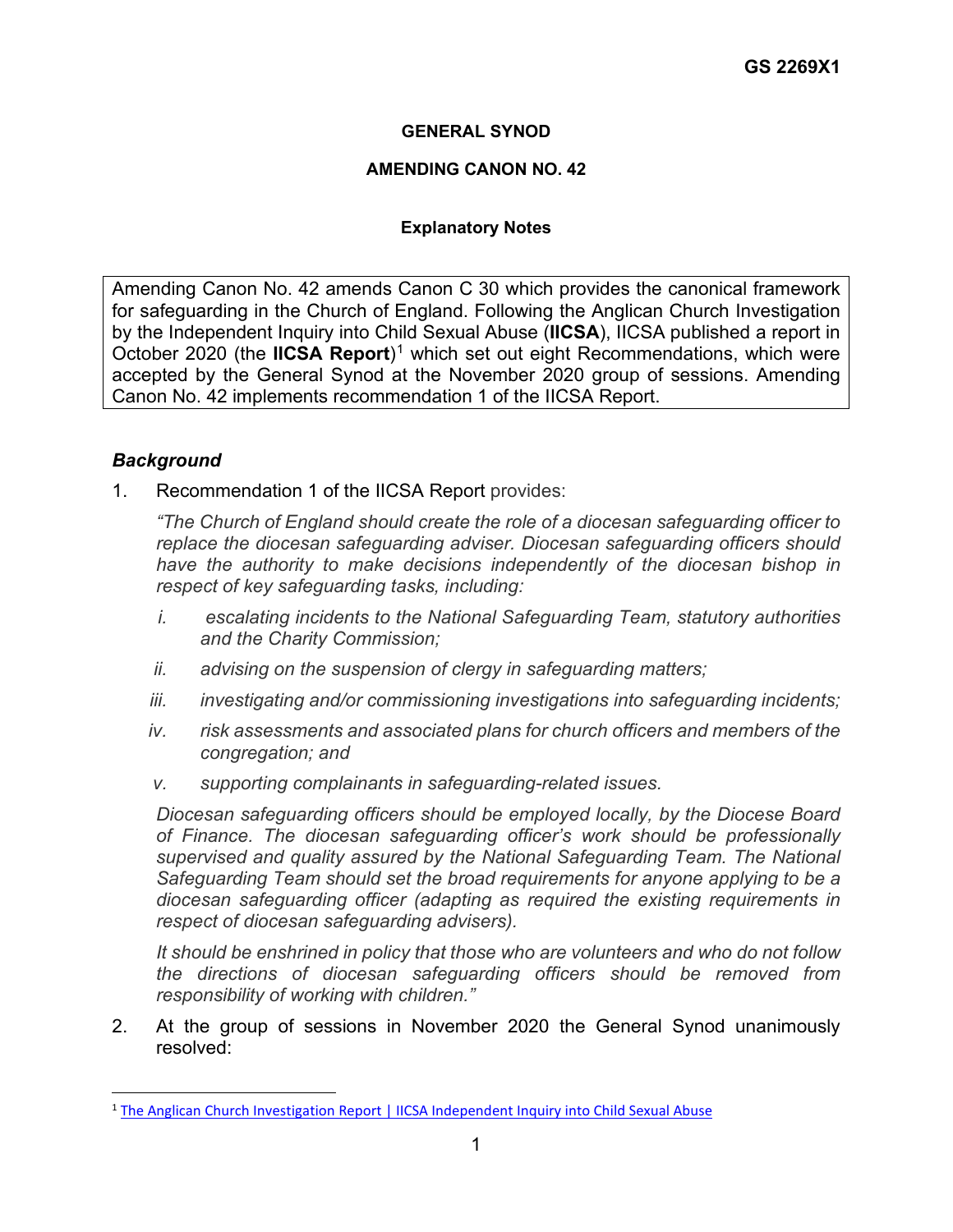*"That this Synod fully accept the Independent Inquiry into Child Sexual Abuse's Final Investigation Report into the Anglican Church, sincerely apologise to victims and survivors for the harm done by the church and endorse and commit itself to urgently implementing the six recommendations as set out on pages 4 – 6 of GS 2184."*

3. Amending Canon No. 42 has been introduced by the Business Committee pursuant to the General Synod's resolution passed in November 2020 to implement Recommendation 1 of the IICSA Report.

# *Procedural stages*

- 4. Standing Order 48(1) provides for Measures and Canons to be considered by the General Synod on the following successive stages:
- **First Consideration (see SOs 51 and 52)**
- Revision Committee (see SOs 54 to 57)
- Revision (see SOs 53 and 58 to 60)
- Final Drafting (see SO 61)
- Final Approval (see SO 64).
- 5. Draft Amending Canon No. 42 is being considered by the General Synod at the July 2022 group of sessions on the **First Consideration Stage**.
- 6. The next stage will be the Revision Committee Stage. Members who wish to send proposals for amendment for consideration by the Revision Committee must do so in writing to [revisioncommittee@churchofengland.org](mailto:revisioncommittee@churchofengland.org) not later than 5.30 p.m. on Friday 9th September 2022.
- 7. The Amending Canon is expected to return to the Synod for the Revision Stage in February 2023, with the Final Drafting and Final Approval Stages being taken in July 2023.

# *Summary of the Amending Canon*

- 8. Draft Amending Canon No. 42 amends the canonical requirements relating to safeguarding by replacing the requirement for the bishop of each diocese to appoint a Diocesan Safeguarding Advisers (**DSAs**) with a requirement for the bishop of each diocese to appoint a Diocesan Safeguarding Officer (**DSO**). This change in title is significant as the DSO's role will be different from that of the DSA, whose role is to advise the bishop on safeguarding matters. The DSO will have responsibility in the diocese, independent of the bishop, for professional leadership on and management of safeguarding matters.
- 9. The Amending Canon also makes provision for the professional supervision of DSOs and for the quality assurance of their work by the National Safeguarding Team (**NST**).
- 10. A tracked version of Canon C 30 showing the changes that Amending Canon No. 42 would make to it is set out in the Annex to this Explanatory Note.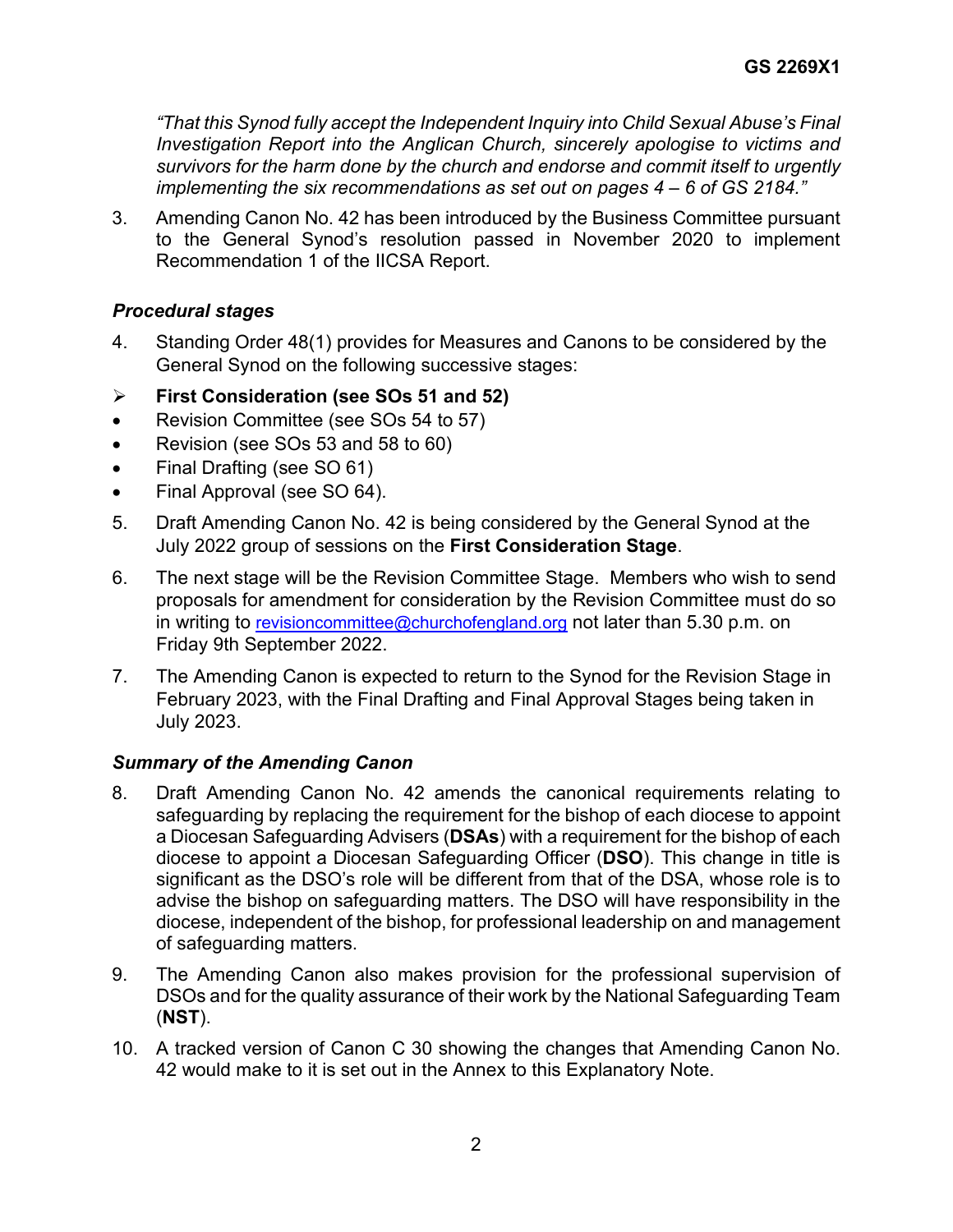#### *Detailed description of the provisions of the Amending Canon*

- 11. **Paragraph 1** provides for amendment of Canon 30 by Amending Canon No. 42.
- 12. **Paragraph 2(1)** amends Canon C 30 by replacing the requirement for each diocesan bishop to appoint a DSA with the requirement for each diocesan bishop to appoint a DSO. The new DSO role reflects the requirements in IICSA's Recommendation 1 for the DSO to be independent from the bishop and to be responsible for providing professional leadership and management on safeguarding matters in the diocese.
- 13. **Paragraph 2(2)** provides for the replacement of references to Diocesan Safeguarding Adviser(s) in Canon C 30 with references to Diocesan Safeguarding Officer(s).
- 14. **Paragraph 2(3)** inserts a new paragraph 1(2)(c) into Canon C 30 to require the House of Bishops' Regulations made under Canon C 30 to make provision for the professional supervision of DSOs and for the quality assurance of their work by the NST. Although the responsible body which will provide the supervision and quality assurance will be the NST, the amendment does not mention the NST by name. This is because the NST may change its name and/or its responsibilities may in the future be undertaken by a new or different entity and so this amendment is drafted with this possibility in mind.
- 15. **Paragraph 3** amends paragraph 3(1)(a) of Canon C30 so that the list of those who may carry out risk assessments under the Canon may contain the names of bodies as well as the names of individuals. Although this amendment does not form part of IICSA's Recommendation 1, it has been included here to provide more flexibility for the compiling of a list of those able to carry out risk assessments.
- 16. **Paragraph 4** provides that the changes in paragraph 2 will come into force diocese by diocese upon certification by the Archbishops' Council. This will enable the National Safeguarding Team to roll out the new supervision processes in stages, rather than having to do so in all dioceses at once.

The Legal Office Church House Westminster **Westminster** June 2022